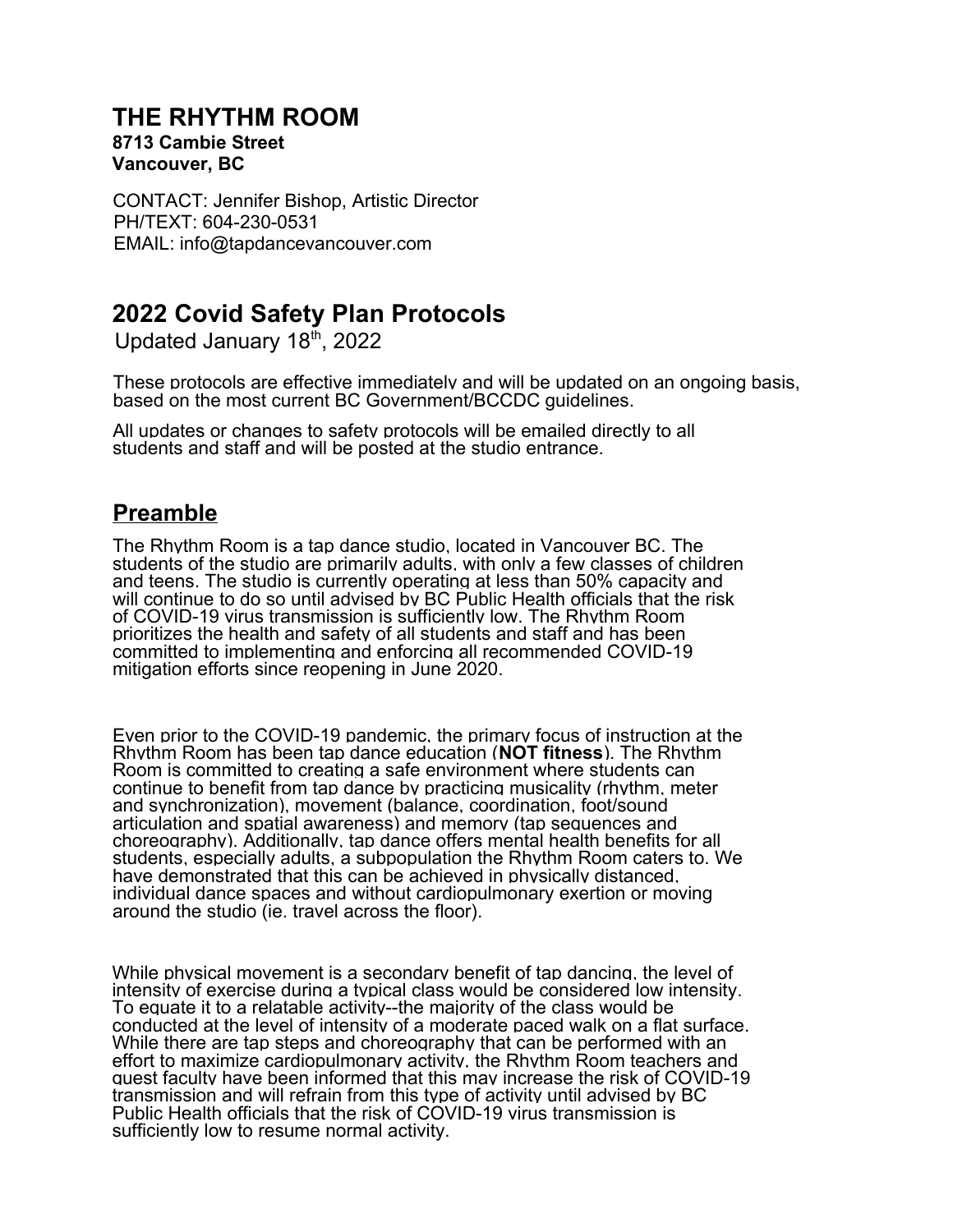Due to the unique nature of tap dancing (noise), we have implemented additional safety measures that do not fall under the guidance categories listed.

- 1) Teachers will keep the music volume low to facilitate instruction at a normal speaking voice level.
- 2) There will be no yelling, shouting, or singing permitted by students or teachers.
- 3) When instructing and demonstrating, the teacher will face away from the students (towards the Cambie Street window) as much as possible, which is in keeping with typical practice.
- 4) Students are to raise their hands to ask questions (rather than calling out).
- 5) Teachers will use the audio recorded metronome to keep time, rather than trying to raise their voice above the level of the tap shoes.

This COVID-19 Safety Plan Protocol is based on the guidance put forth by BCCDC, Vancouver Coastal Health, and WorkSafeBC for Gyms/Fitness Centres and Recreation/Athletic Facilities.

## **Employee and Student Illness**

### *ELIMINATION/ADMINISTRATION CONTROLS*

- 1) All students and staff are required to complete a COVID-19 agreement. By signing this agreement all students and staff are acknowledging that they understand, agree, and will adhere to all of the studio COVID-19 safety protocols. If there are significant changes made to the COVID-19 safety protocols, all students and staff will be required to complete a new agreement form. (Appendix 1)
- 2) All updates to the Rhythm Room COVID-19 Safety Plan Protocols will be posted on the Rhythm Room website and at the studio entrance and will be communicated to staff and students verbally and in writing (by email and social media channels).
- 3) All students, staff and administrators are required to undergo COVID-19 self-screening daily and prior to entry on to the premises.
	- a) Self-screening is to be done using the BC COVID-19 Self-Assessment Tool (available on the BCCDC website or the BC Government COVD-19 app: https://bc.thrive.health/ and will also be posted at the entrance of the studio).
	- b) Signage reminding students that this must be completed prior to entering the premises will be placed at the entrance of the building and each studio
	- c) Students must acknowledge that they have completed the selfscreening using the BC COVID-19 Self Assessment Tool and have no symptoms of COVID-19 upon entering the premise.
- 4) Any student, staff or administrator exhibiting any COVID-19 signs or symptoms will not attend class.
	- a) Teacher illness: a substitute teacher will be provided or the class will be postponed or rescheduled.
	- b) Student illness: students can easily log an absence on line and are seamlessly added to our livestream option and can choose to participate from home if they wish.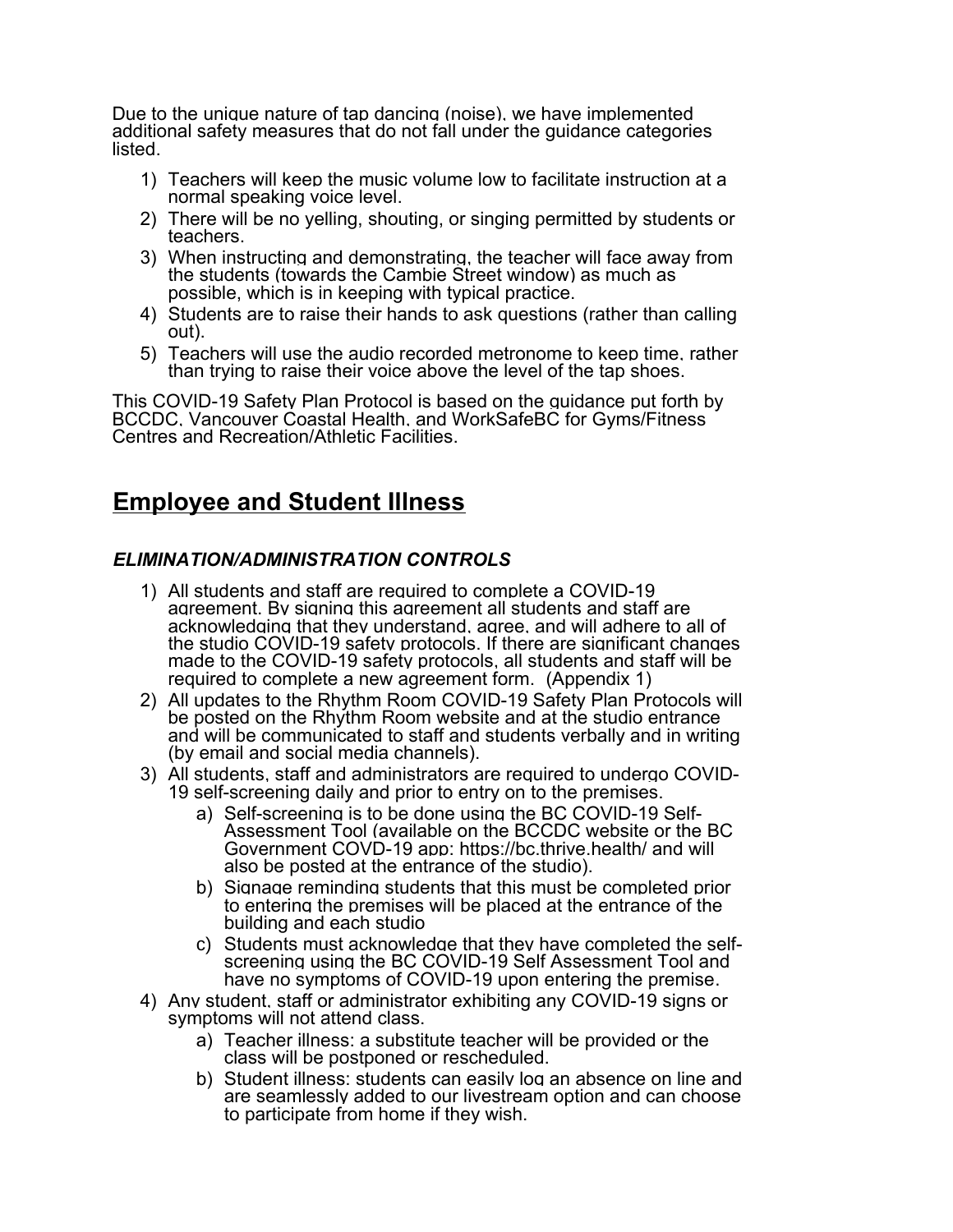- 5) Should a student or staff member become ill while on the premises, they will maintain physical distance, keep their face-covering on, leave the premises and contact 8-1-1 or their primary care provider for further guidance. The studio will then be disinfected; ensuring any surfaces contacted by the sick individual are thoroughly cleaned.
- 6) Students, staff, and administrators who have returned from international travel (or domestic travel where there is an BC Public Health advisory) within the previous 14 days, who have been instructed to self-isolate by Public Health, who have come into contact with a person who is known or suspected to be infected with COVID-19 (during the infectious period), or who is awaiting the result of a COVID-19 test will not be permitted to enter the Rhythm Room premises.
- 7) If a student, staff member or administrator tests positive for COVID-19, they will follow the explicit advice of BC Public Health officials, will advise BC Public Health contact tracers of any dates/times they attended the Rhythm Room during the time periods in question, and will not return to the Rhythm Room until they is advised by BC Public Health that they is no longer infectious and it is safe to do so.

## **Personal Hygiene**

### *ELIMINATION CONTROLS*

1) There will be no physical contact between students, staff, or administrators.

### *ENGINEERING CONTROLS*

- 2) Alcohol-based hand rub will be available at all studio entrances.
- 3) There are 2 washrooms (with warm, running water) on the premises that are stocked with single-use paper towels, toilet paper, and hand soap daily.
- 4) Students and staff are required to notify the on-site administrator/teacher before and after using the washroom, to ensure it is disinfected between each use.

### *ADMINISTRATIVE CONTROLS*

- 5) Hand-washing with alcohol based hand rub will be required upon entry/exit to/from the premises.
- 6) All staff and administrators are also required to clean their hands between classes, after eating/using the washroom, when returning from a break, or when visibly soiled.
- 7) All staff and students are required to practice hand hygiene and cough/sneeze etiquette at all times.
- 8) All staff are advised to remind students about hygiene protocols and will be advised about their responsibility for maintaining the above listed controls, where applicable (for example, disinfecting surfaces, cleaning, etc).
- 9) All staff will be educated and updated regarding the risk of virus transmission in the studio space so they are able to assist in minimizing the spread through the use of the protocols outlined in this document.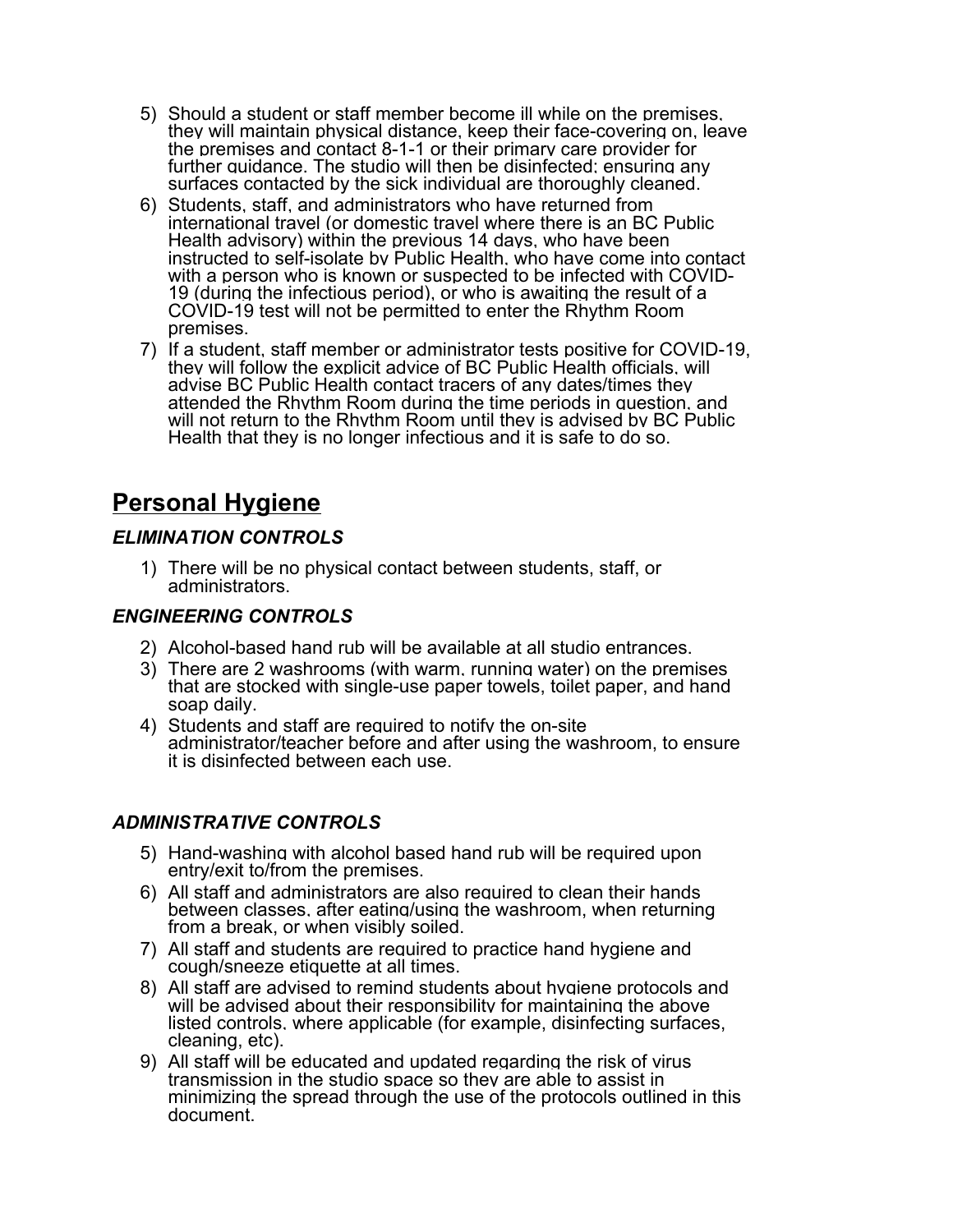# **Physical Distancing**

### *ELIMINATION/ADMINISTRATION CONTROLS*

- 1) All unnecessary equipment and supplies have been cleared from the studio spaces, entrances, and hallways to maximize floor space.
- 2) Only one group of students is allowed into each studio space at a time (maximum of 9 students and 1 instructor in the upstairs studio and 4 students and 1 instructor in the downstairs studio).
- 3) There will be a minimum of 5 minutes scheduled between classes to allow students to safely exit the premises and for disinfecting protocols.
- 4) Students are to remain in their cars or off the premises until 5 minutes before the class start time, at which time they can line up on the sidewalk outside the studio on the marked lines (1 student per line, lines are spaced a minimum of 2 metres apart).
- 5) Students may enter the studio premises when instructed to do so by a staff member or the sign board outside the front door (this is only after the previous class has left the building and the studio space has been disinfected).
- 6) Due to the small entry alcove and narrow stairwell, only one student is permitted in the alcove and stairwell area at a time. The next student may go up the stairwell only when this area has been vacated.
- 7) Upon arrival at the top of the stairs the student must place his/her personal belongings on the numbered hook/under the marked bench space and proceed with his/her tap shoes and a small bag of personal belongings if necessary (valuables/water bottle).
	- a) Only one student is permitted in the upstairs hallway at a time, due to space limitations.
	- b) Students have been advised to bring as little as possible with them into the studio.
- 8) Students are then required to enter the 40 ft X 19 ft studio and proceed to the corresponding numbered floor space.
	- a) Each individual square is 6 ft. X 6 ft. and the edge of each square is a minimum of 4 ft. away from the nearest square.
		- i) When an individual is standing in the centre of their square, they remain a minimum of approximately 7 feet away from the nearest student.
	- b) To optimize physical distancing, the individual squares are not adjacent to one-another (see floor plan layout, Appendix 2).
	- c) Students are to remain in their individual space for the duration of the class, including when recording the teacher demonstrating practice footwork.
	- d) Students are to advise the teacher when they need to leave the room to use the washroom or access their belongings, in order to ensure that they are able to exit the room while maintaining physical distancing.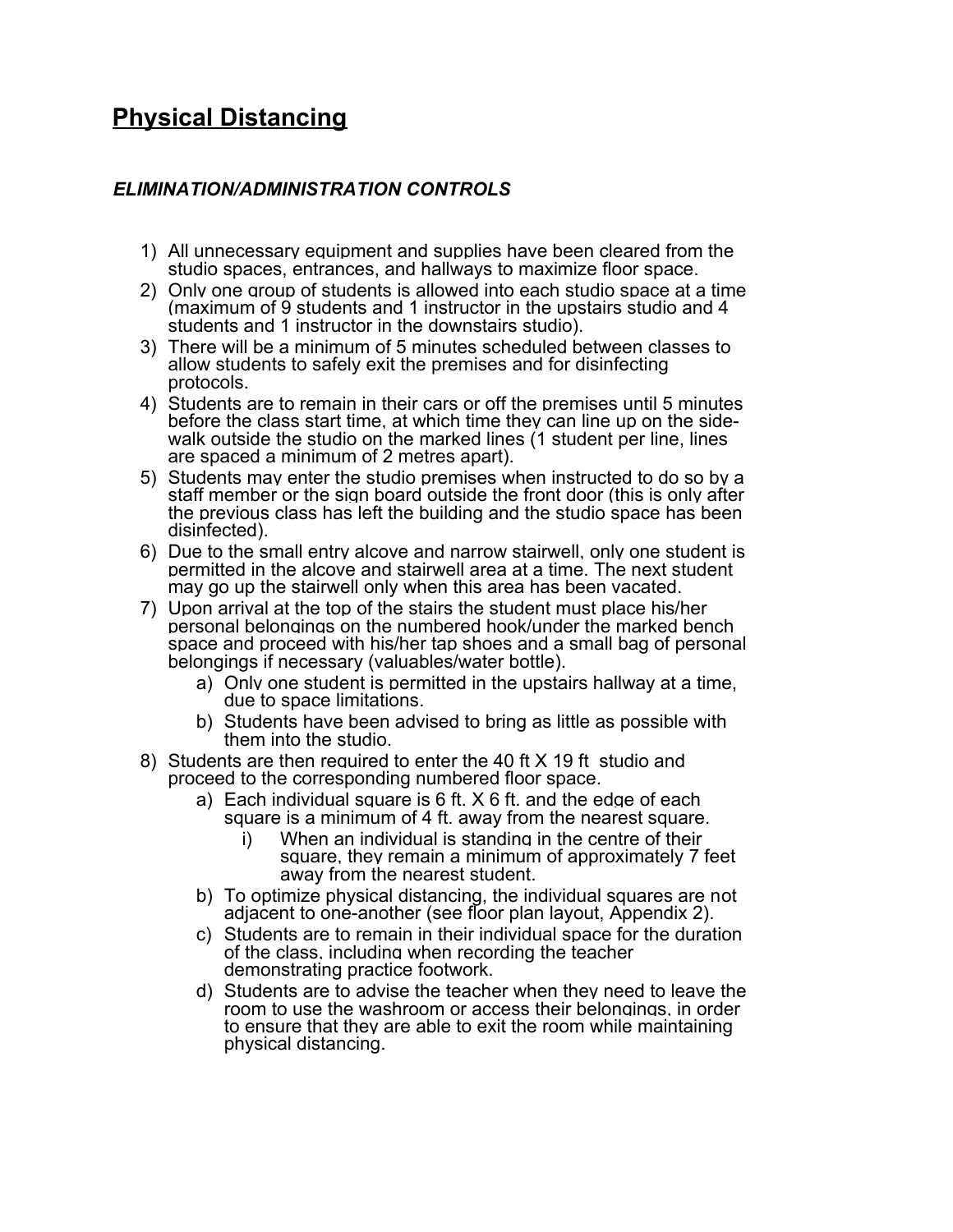- 9) The teacher will remain between the marked line and the Cambie Street window (this is a minimum of 6 ft from the front row of students).
- 10) Students will remain facing forward (towards the Cambie Street window) as much as possible, in order to minimize any face-to-face contact with other students.
- 11) Students have been asked to refrain from socializing in the studio premises before and after class, except while in their individual dance spaces. If students wish to talk to each other before or after class they are required to do so outside and while maintaining adequate physical distancing and mask wearing, in compliance with BC Public Health Guidelines.
- 12) Parents and family members are not permitted into the studio at this time. Parents of children and teenagers must pick up their child outside the studio and the child will be supervised by the teacher until picked up.

See this link for a video demonstration of physical distancing procedures in the studio created in May 2020:<https://vimeo.com/420192609/e9c276c019>

(Please note that the personal item storage has been moved to the upstairs hallway, as described above, and the configuration of the individual dance spaces was changed to further maximize physical distancing in September 2020, see Appendix 2).

## **Personal Protective Equipment**

- 1) Non-medical 3ply face masks that are compliant with the most current BC Public Health recommendations are required to be worn upon entry and exit from the Rhythm Room premises.
- 2) All staff, teachers, and students have been asked to keep their mask on for the duration of the class. This recommendation will be elevated to "must/mandatory" on the advice of BC Public Health officials.
- 3) All staff, teachers, and students have been advised that wearing a face mask does not replace the physical distancing requirements and that all physical distancing must be maintained at all times.
- 4) Students who are unable to wear a facemask should consider attending class via the LiveStream option.
- 5) It is expected that there will be no instruction or choreography that is strenuous enough to impede one's breathing while wearing a facemask (see preamble).
- 6) All staff, students, and teachers should review proper use of face masks/hand hygiene.
	- a) Avoid touching or adjusting masks.
	- b) Masks must be a minimum of 3 ply
	- c) Masks must be put on and taken off correctly, avoiding touching the front/inside of the mask and washing hands before and after.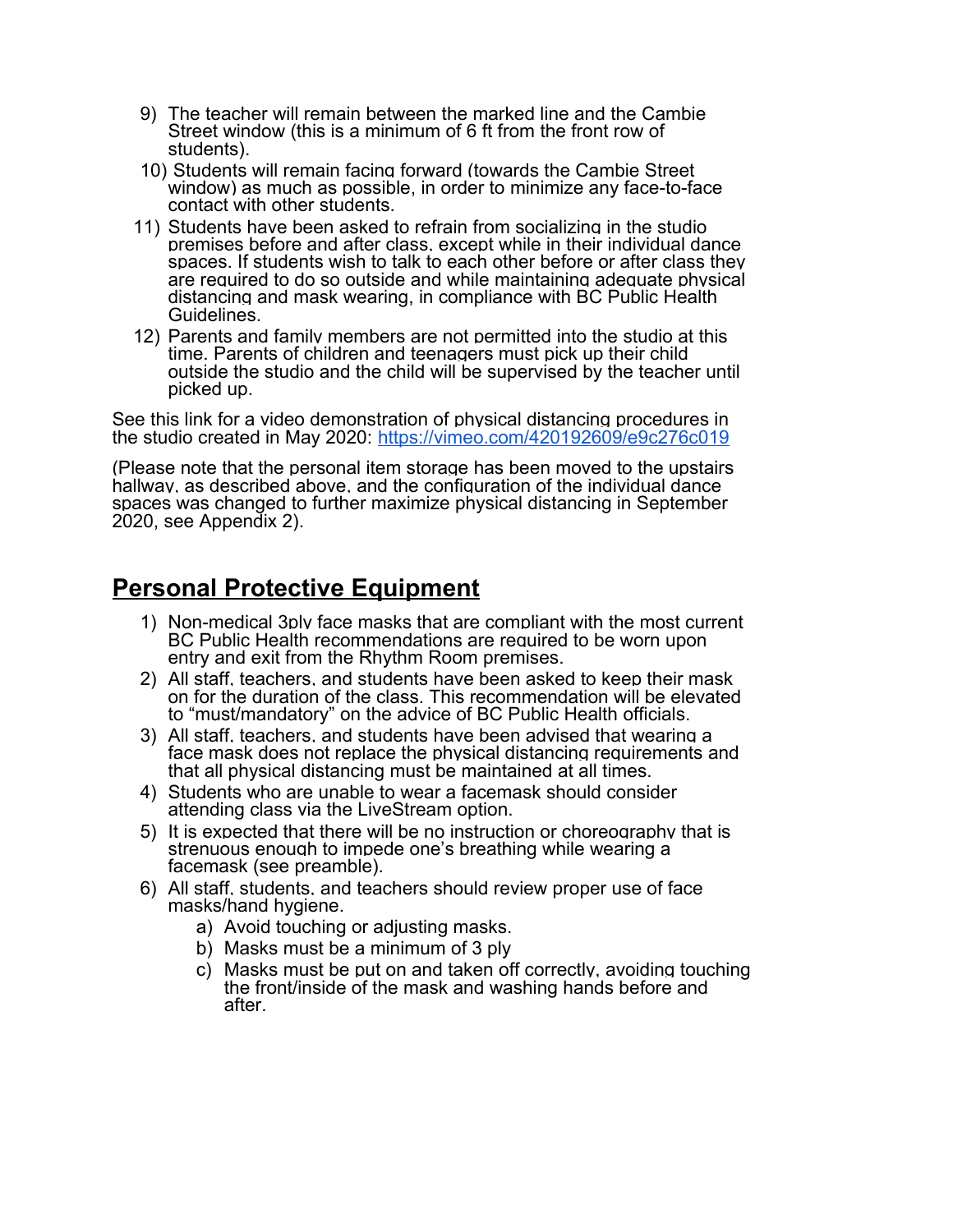## **Modify the Environment**

### *Engineering Controls*

- 1) The Rhythm Room will offer outdoor class options, weather permitting (note: these classes were offered from May-October and will resume in the spring, if necessary).
	- a) Students can rent or bring a portable tap floor, which will be spaced >2 m from any other student/teacher.
- 2) All windows and doors will be kept open at all times, regardless of the outside temperature.
- 3) Exhaust fan in the window is set to circulate air out of the building.
- 4) All communal storage areas have been removed. Students will have individual, labelled storage areas as outlined above.

#### *Administrative Controls*

- 1) All students are pre-registered in classes at the Rhythm Room.
	- a) "Drop-in" refers to a student who is not registered for the entire session, but who is still pre-registered for the class.
- 2) All registration, forms, and payments are done electronically through the online portal.
- 3) There will be no physical contact between the teacher and students or students with each other at any time, in any class at the Rhythm Room.
- 4) Students are to bring only their tap shoes, a small bag for valuables, and a water bottle with them into the studio. Large bags should be avoided (and placed in the designated bench space outside the studio if absolutely required).
- 5) Students must bring their own water supply to class with them.

## **Sanitation**

#### *Engineering Controls*

1) Single-use paper towels and disinfectant will be available throughout the premises (in each studio, at the front entrance, and in each bathroom).

#### *Administrative Controls*

- 1) A list of high-touch surfaces requiring regular disinfecting include: all door handles, light switches, handrails, barres, stereo system, heat control panel, benches, hooks, and live stream equipment (computer, camera, etc).
- 2) This list and a cleaning schedule will be provided to the teacher or staff member responsible for disinfecting the listed surfaces.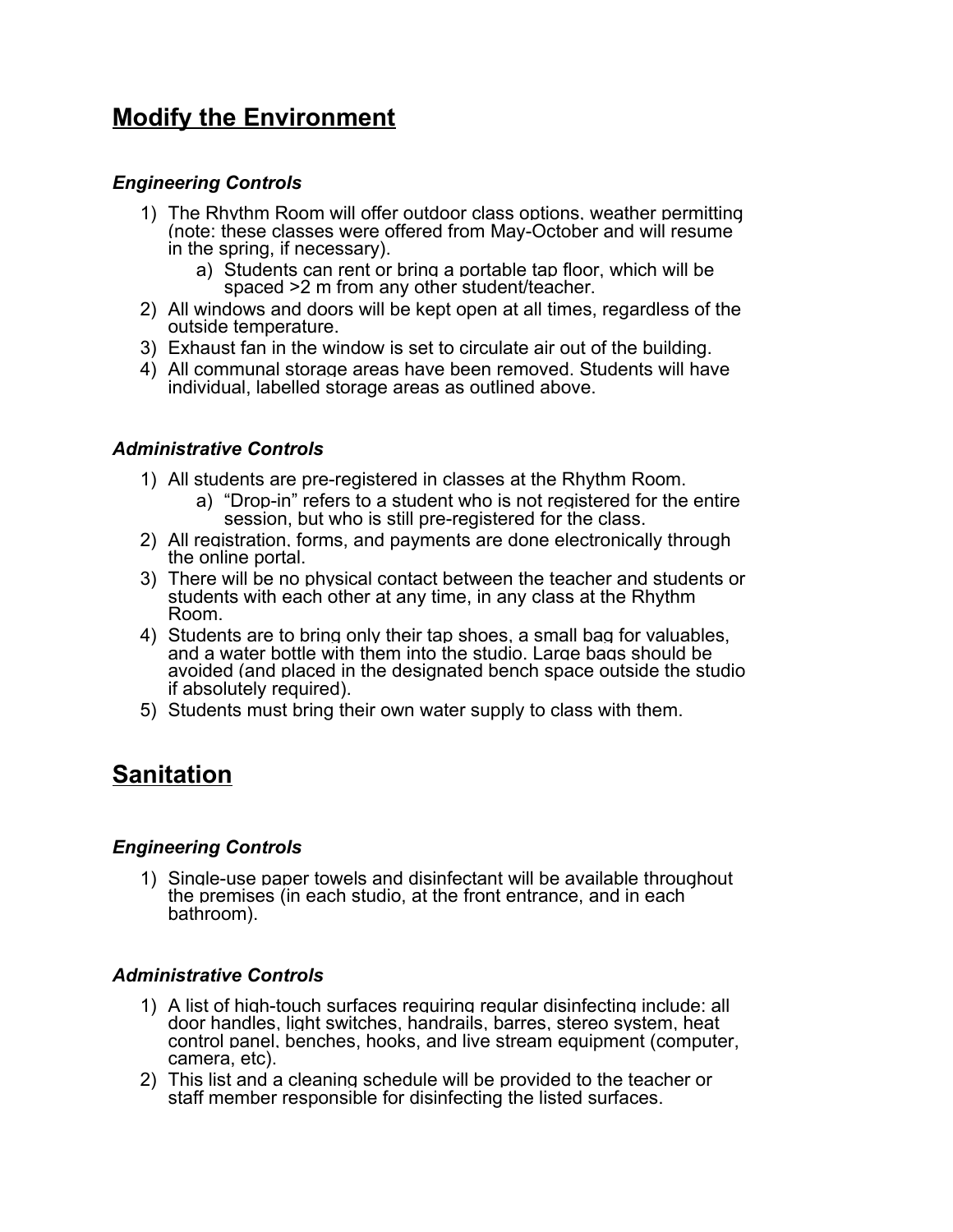- 3) Time has been scheduled between each class to allow for adequate disinfection.
- 4) All disinfectants used are recommended by Health Canada and BCCDC and will be used in accordance with the instructions provided, including the required wet contact time.
- 5) The studio floor will be cleaned daily.

## **Managing Information**

#### *Engineering Controls*

- 1) Signage will be placed at the studio entrance advising anyone not to enter the premises if they are feeling ill or experiencing symptoms related to COVID-19.
- 2) Occupancy limits will be posted and strictly enforced (as outlined above).
- 3) Posters reminding users of good hand hygiene will be placed in both bathrooms.

#### *Administrative Controls*

- 1) Records of all students and staff who were on the premises at any given time will be kept electronically through the registration portal.
- 2) All health and safety information will be continually revised and updated in accordance with BC Public Health recommendations and communicated verbally, in class, and in writing on the studio website, through email and various social media channels.

https://www.s2sproductions.com/covidupdate.html

3) The Rhythm Room is always open to receiving feedback on all health and safety policies and procedures and students and staff should direct any questions or concerns to the studio administrators. This can be done anonymously through email, if required.

## **Shared Equipment**

#### *Engineering/Administrative Controls*

- 1) The use of any shared equipment will be minimized.
- 2) If the use of shared equipment is required (e.g. prop canes), the teacher will wash his/her hands and then place the previously disinfected equipment at each student's individual dance space (prior to the start of class, to maintain physical distancing). The teacher will collect the props after all students have left the studio, disinfect each prop, and then wash his/her hands.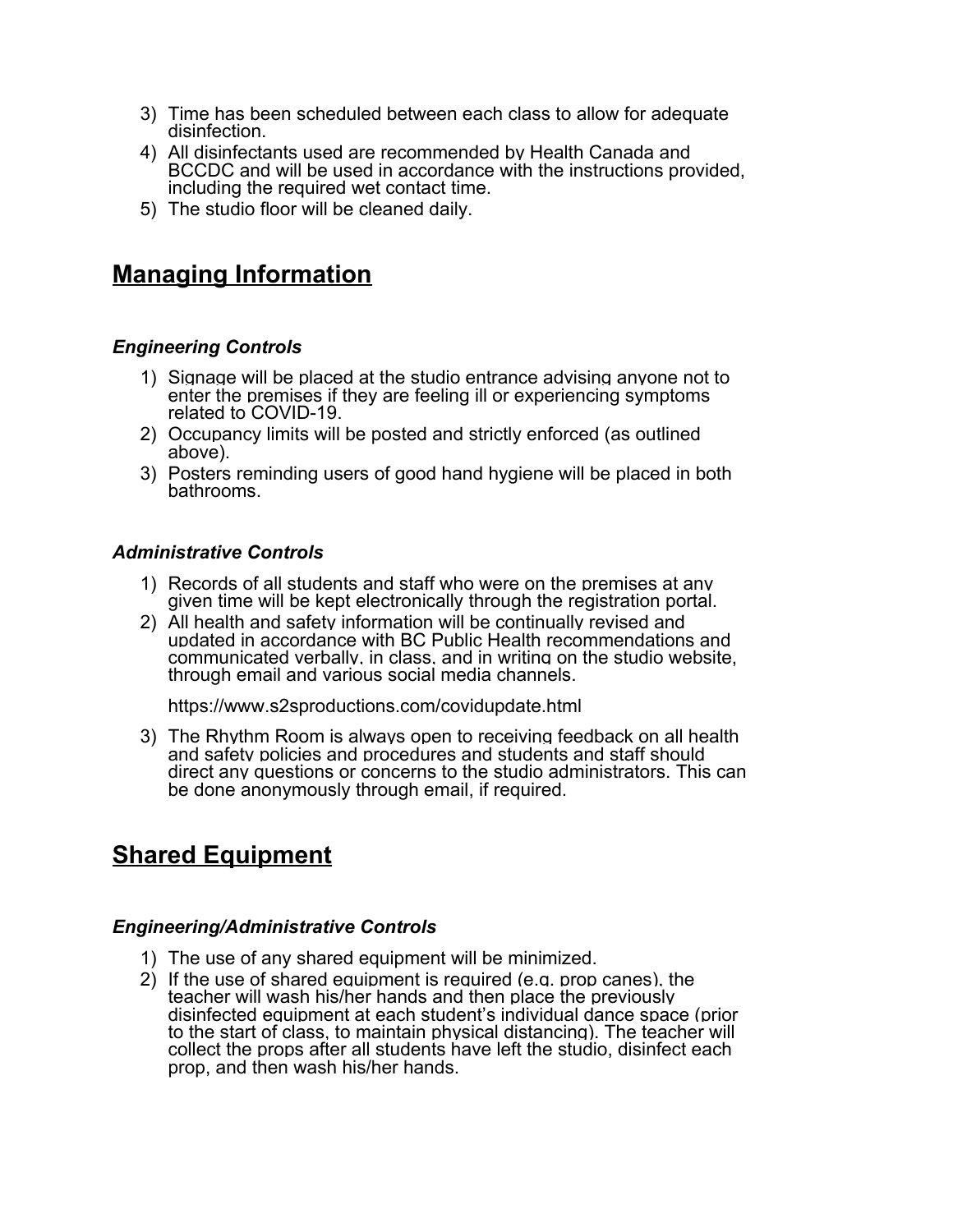# **Scheduling**

### *Elimination Controls*

- 1) Online pre-recorded and live-stream classes are available to all students of the Rhythm Room.
- 2) Group classes scheduled to include at least 5 minutes before and 5 minutes after the class to reduce bottlenecking.There will be an additional 10 minutes scheduled between classes where there will be no students in the space to allow for adequate disinfection between classes.
- 3) Teachers are scheduled to teach all of their classes on the same day, whenever possible.
- 4) Most classes are a consistent group of students and the same teacher (students register for 8-10 week sessions and remain with the same group throughout).
- 5) Limited pre-registered 'drop-in' slots are available as permitted by the studio administrator (up to the maximum capacity outlined above).

### *Engineering Controls*

- 1) There are no break rooms available for use by staff or students.
- 2) All staff meetings will be done virtually.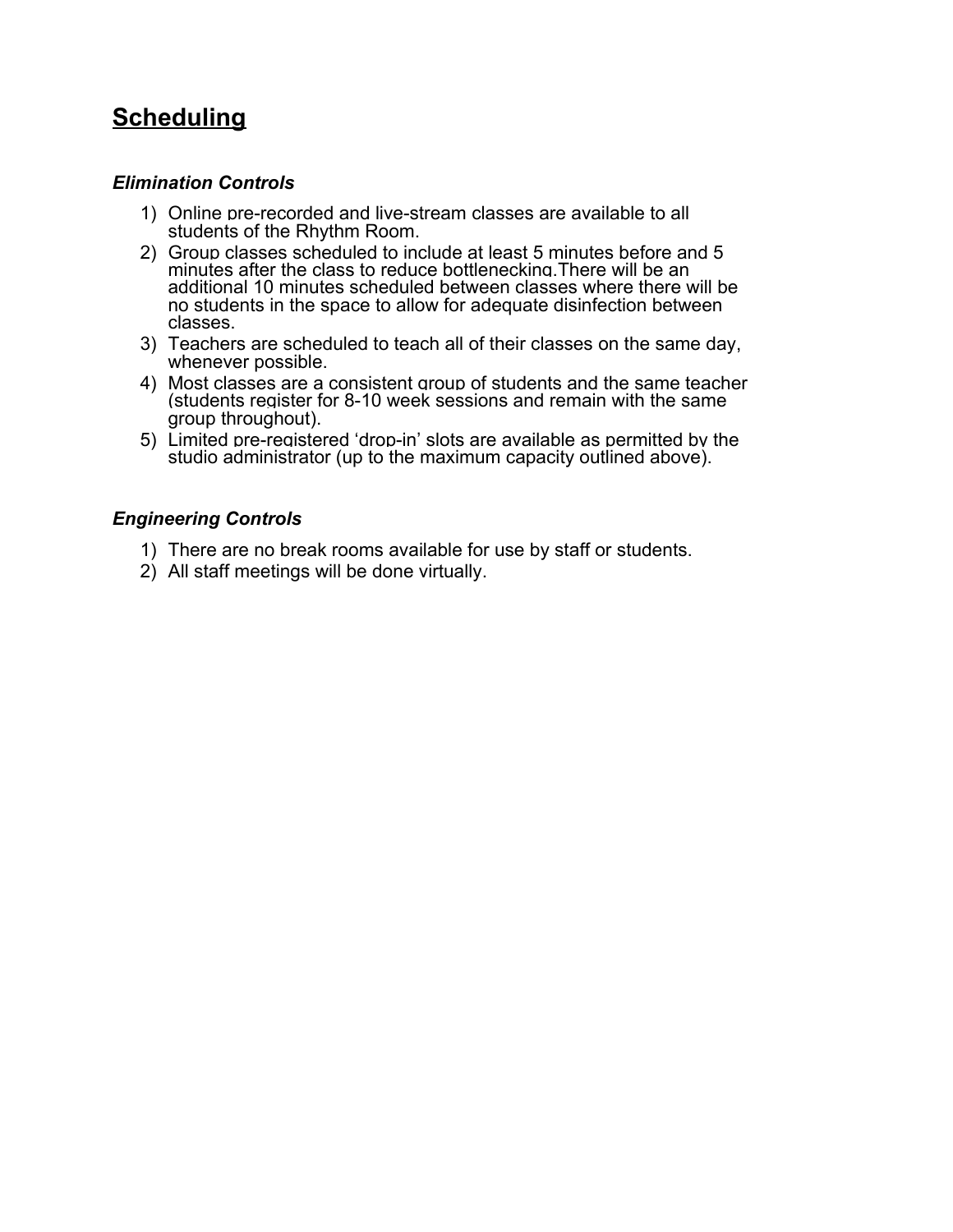#### **APPENDIX 1: RHYTHM ROOM COVID-19 SAFETY PROTOCOL AGREEMENT** Updated January 18, 2022

1) I have read and agree to adhere to all student policies and procedures as outlined in the Rhythm Room COVID-19 Safety Plan Protocol.

2) I will regularly check my email or the Rhythm Room website and Facebook page and read all health and safety updates.

3) Prior to attending any in-person class with the Rhythm Room, I will complete COVID-19 self-screening using the BC COVID-19 Self- Assessment Tool (available on the BCCDC website or the BC Government COVD-19 app).

4) I will not attend any in-person class at the Rhythm Room if I have:

a. Any signs or symptoms of COVID-19, as outlined in the BC COVID-19 Self-Assessment Tool (above)

b. Returned from international travel (or domestic travel where there is an BC Public Health advisory) within the previous 14 days

c. Been instructed to self-isolate by Public Health

d. Come into contact with a person who is known or suspected to be infected with COVID-19 (during the infectious period)

e. Had a COVID-19 test and am still awaiting the result

5) If I test positive for COVID-19, I will:

a. Advise the BC Public Health contact tracers of the dates and times I attended the Rhythm Room during the time period in question.

b. Not return to in person classes at The Rhythm Room until I have been advised by public health that I am no longer infectious and can resume regular activities.

6) I will bring my own 3ply face mask that is compliant with Health Canada and BCCDC mask guidelines and will review the proper and hygienic use of facemasks provided by the BCCDC [\(http://www.bccdc.ca/health](http://www.bccdc.ca/health-info/diseases-conditions/covid-19/prevention-risks/masks)[info/diseases-conditions/covid-19/prevention-risks/masks\)](http://www.bccdc.ca/health-info/diseases-conditions/covid-19/prevention-risks/masks)

7) I will wear my mask at all times, when I am required to do so in accordance with BC Government Guidelines and the Rhythm Room Studio Policies.

8) I will practice good hand hygiene and respiratory (cough/sneeze) etiquette. This includes cleaning my hands upon entry/exit, after using the bathroom, and at all other times when it is appropriate to do so.

9) I understand that my class fee is non-refundable and my account will be debited and/or my Dance Card will be punched regardless of whether I attend.

10) I will be kind and respectful to the studio staff, administrators, teachers, and other students at all times if I am reminded to adhere to any of the outlined COVID-19 safety guidelines.